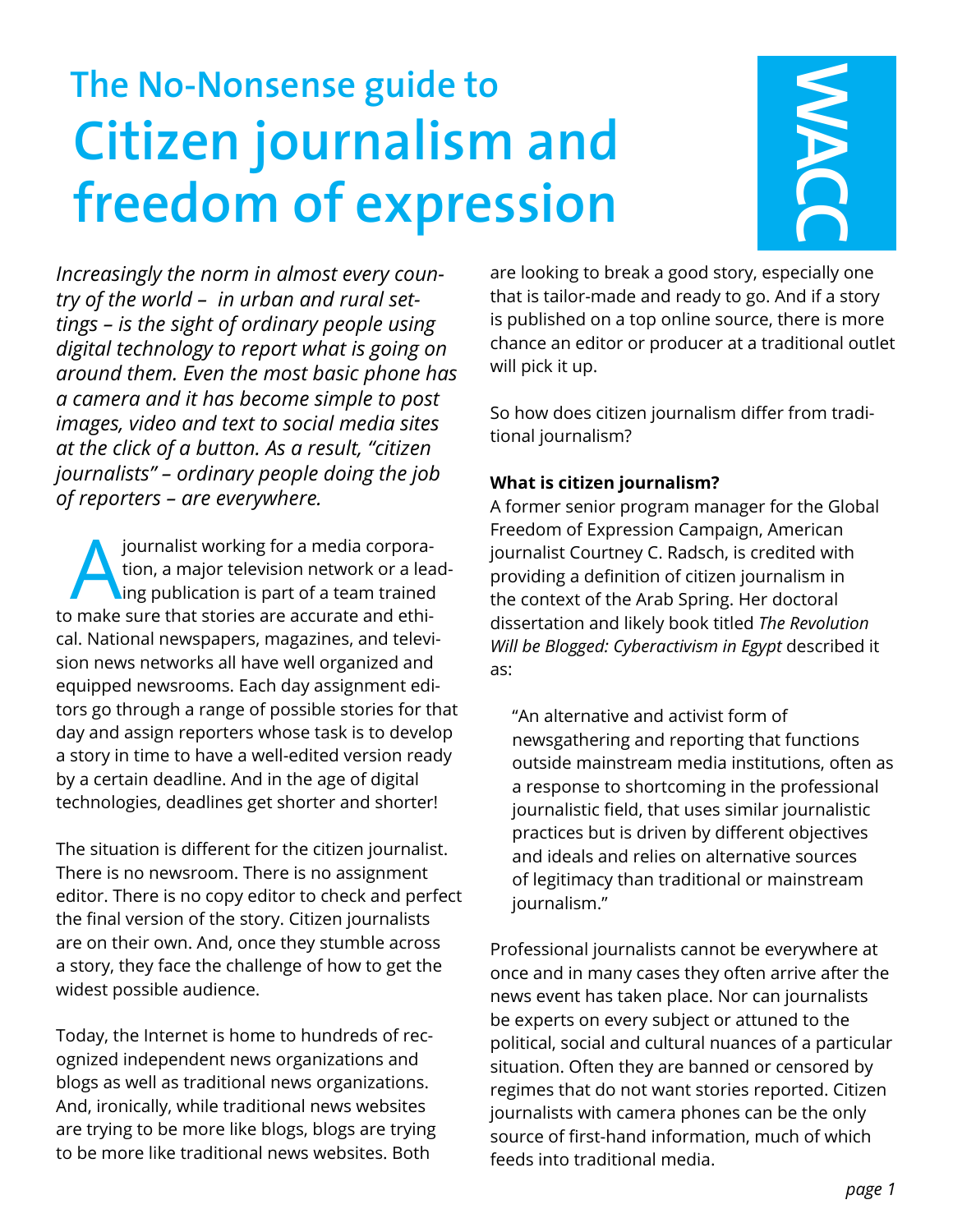In many towns and cities the closure of local newspapers, and the absence of public service media, have spurred community activists to launch alternative media sites. At that level many of them hold local councils and elected representatives to account, using Freedom of Information to obtain information about decisionmaking and governance.

However, not everything that citizen journalists produce can be taken at face value and there are at least three reasons to be wary about what citizen journalists write, publish and upload.

*Bias:* Professional journalists are trained to delve into

different sides of a story and (as far as possible) to be objective about what they are saying. Citizen journalists do not always have these skills and may well be biased – making their reporting unreliable.

*Libel:* The laws of libel apply equally to public media and to user-generated content on the Internet. When an unsubstantiated tweet can be front page news in seconds, there is a problem of potentially malicious or unthinking reports quickly making it into mainstream news.

*Copyright:* Many news sites actively encourage the upload of photos, video and text to give an added perspective to news and features. Content is vetted before being posted, and stories and videos are made available to journalists for developing into bigger pieces. However, it is the media site that gets an unconditional and worldwide licence to use and exploit the material as it sees fit.

However, there is a more fundamental issue that also affects citizen journalism: control over

Brainstuct how news is reported and disseminated. There is a historically long-running power struggle between the State and a free press. At different times, dictators, democratically elected leaders, and owners of multinational corporations have taken it in turns to control or censor freedom of expression, freedom of information, and freedom of the press.

In this respect, the new technologies of communication have offered ways for journalists and ordinary people to challenge the status quo and to subvert the system. No surprise that some governments have retaliated with an obstacle course of restrictions and censorship.

Technological advances have provided the tools that allow people to contribute and participate.

∗ Apple released the first iPad in April of 2010 and sold 3 million within 80 days. By the end of 2013 it was estimated that some 190,000 million tablets had been sold worldwide. Many people increasingly consume news on their

Our news publication is now totally dependent on citizen. Journalism Thats great! Citizens must be contributing a lot then. Naah!... Only sometimes, but most<br>of the time we just steal their<br>content from the internet & elsewhere...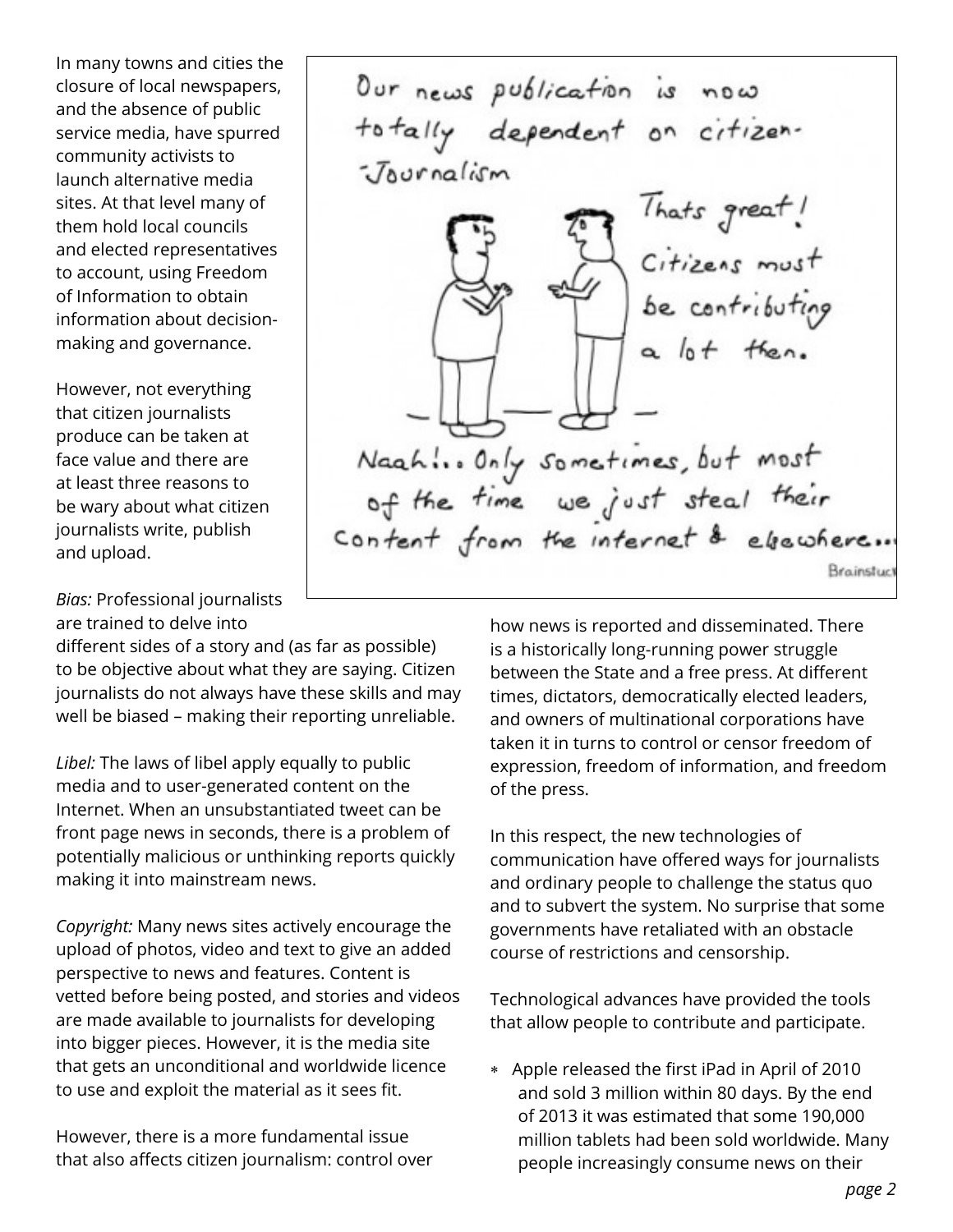tablets and many news publications have created a tablet app.

- ∗ Digital cameras (including cinema cameras) are shrinking in size yet their capability is improving. What would have taken a small crew to do lighting and sound, as well as postproduction and editing, can now be done on a smart phone and a laptop.
- ∗ Digital telephony, including Internet Protocol (IP) telephony involving the application of digital networking technology to create, transmit, and receive telecommunications sessions over computer networks, encompasses phone communication, Internet calling, mobile communication, faxing, voicemail and video conferencing. Citizen journalism and social media seem to

fulfil people's desire for independent sources of information and knowledge that are untainted by government or corporate control. They respond to people's need for freedom of opinion and to participate in decision-making and to make informed choices about their lives. In particular, they have enormous potential when it comes to advancing gender equality.

A study by the [Association for Progressive](http://www.apc.org/)  [Communications](http://www.apc.org/) (ACP) called "Going Visible: Women's Rights on the Internet" (October 2012) argued that the internet has become an increasingly critical public sphere for the claiming of citizenship rights and civil liberties, especially women's rights. It offers a space for those who have little access to other kinds of "publics" due to discrimination – based on gender, age, economic status and sexual identity – to negotiate and



*Citizen journalism has an important role to play in participatory communication for development, where it can raise the voices of those most affected by policy-makers who are remote from local contexts.*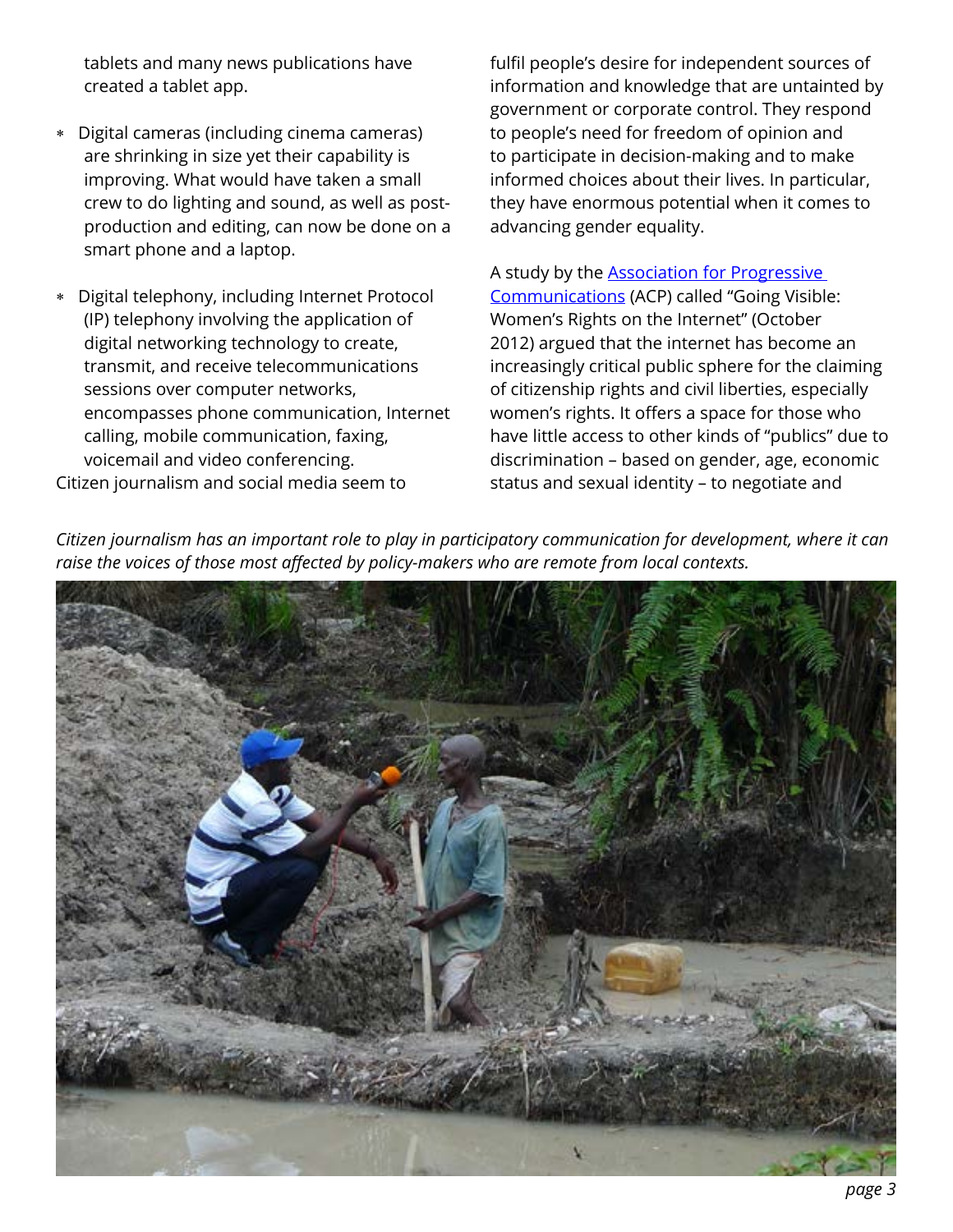claim their rights. ACP's study made a series of recommendations:

To governments and international organisations:

- ∗ Promote respect for human rights online and offline. Freedom of expression and opinion must be protected online, the same way they are protected offline.
- ∗ Promote women's and girls' communication rights in ICT use and online spaces, encouraging their participation, content creation and freedom of expression.
- ∗ Engage in the political discussion about the promotion of internet development and internet governance with a vision of gender inclusion, gender justice and respect for human rights.
- ∗ Promote and encourage women's participation in decision-making processes in ICT policies to secure that women's and girls' needs are properly considered, included and safeguarded. Protection and promotion of women's human rights cannot be left to private corporations, ISPs or individuals.

To the private sector:

∗ Internet and telecommunications businesses such as social networking platforms, web hosting companies and mobile phone operators should develop corporate user policies and practices that respect women's rights. This includes the adequate representation of women in policy-making and standards-setting processes, and ensuring that policies and standards consider the safety and security of users.

To civil society organisations:

- ∗ Women's organisations are called on to take action and use ICTs for activism to combat violence against women, promote equality and build solidarity. Women should take actions to control technology and change power relations in the ICT field.
- ∗ Women's organizations must actively participate

in movements for communication rights on the internet and affirm women's achievements and full participation in society, both online and offline.

[ARTICLE 19](http://www.article19.org/), a non-governmental organization dedicated to freedom of expression, says that "people everywhere must be able to exercise their rights to freedom of expression and freedom of information. Without these rights, democracy, good governance and development cannot happen." In March 2013 it published a special report on Brazil that looked at "Women on the Internet".

The report pointed out that while information and communication technologies have revolutionized the way women communicate and express their ideas, new forms of censorship are threatening the free flow of online information. Also the infrastructure to access the Internet and the skills required to maximize the potential of usergenerated content can lead to the exclusion of women:

"For women, the Internet represents new opportunities and also new challenges to claim and fulfil their rights. It is also an important space for women's empowerment. The Internet grants access to information, enables their mobilisation and visibility, and helps them create new forms of expression and participation in public life."

[World Pulse](http://worldpulse.com/) is one of a growing number of media action networks harnessing the power of digital technologies. Its aim is to lift up and unite women's voices to accelerate their impact on the world. Its web site claims:

"By connecting women through digital technology, we bring women's voices out of the shadows and on to the world stage. We equip grassroots women to become empowered leaders and vocal agents of change through our annual online citizen journalism and digital empowerment training program called 'Voices of Our Future'."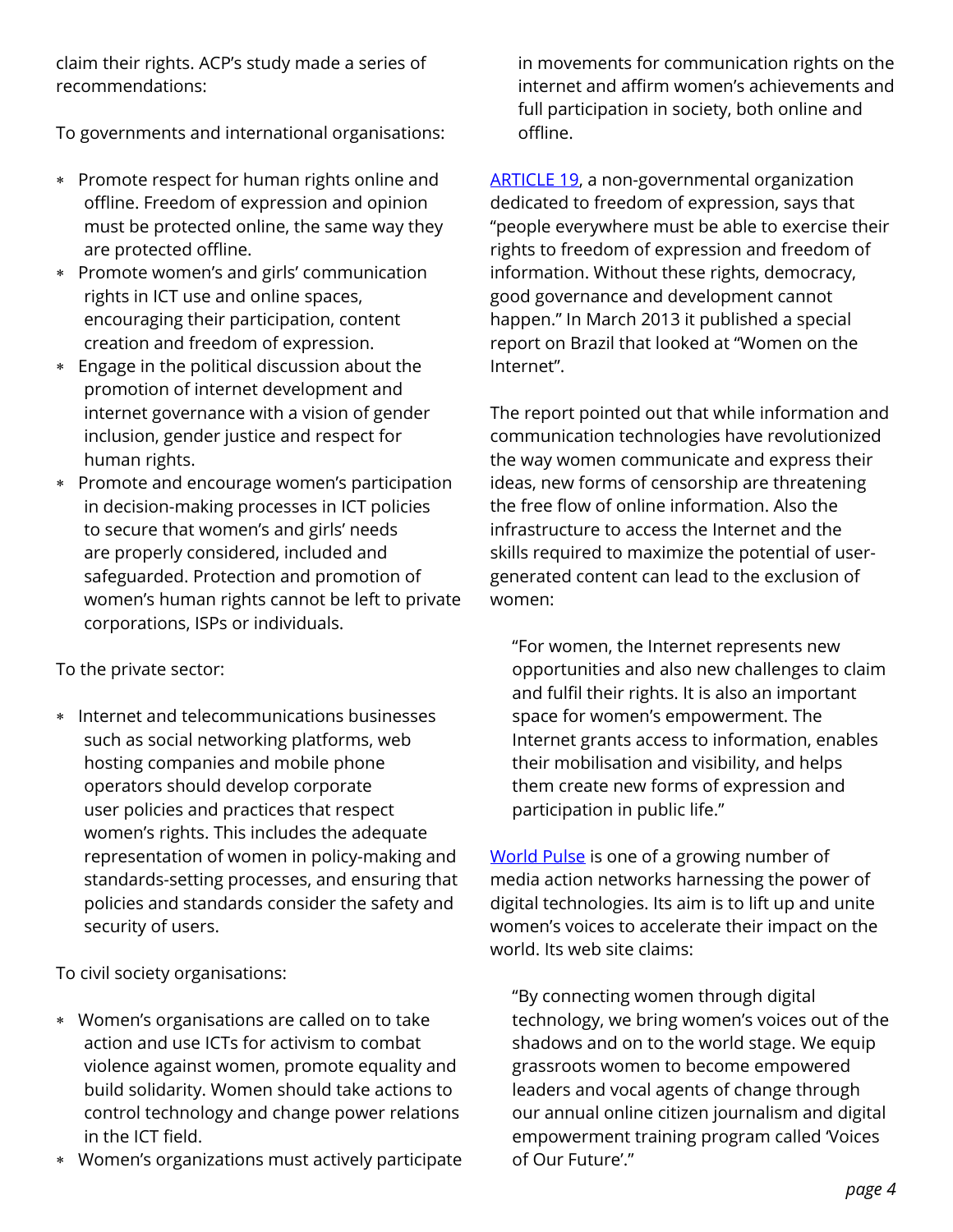

In 2014 World Pulse launched its "Women Weave the Web Campaign!" in support women who are using the Internet to transform the world. Three phases of the campaign aim to find out about challenges women have accessing the Internet and the solutions they and their communities are developing. The focus will then turn to Digital Literacy and then to Digital Empowerment in order to gather ideas about the tools women need to fully espouse the web. World Pulse intends to analyze the findings and present them to important international forums, policy leaders, media outlets, and technology companies.

Greater gender justice is not the only benefit offered by new information and communication technologies. In January 2014, ARTICLE 19

launched a social media project to facilitate discussion about issues surrounding religious intolerance in Malaysia, in partnership with the website **Projek Dialog**. By supporting the website, ARTICLE 19 hoped to promote greater interfaith and intercultural understanding in the country.

Because religion plays a significant role in Malaysian politics, culture and identity, the Internet has created new spaces for people to discuss interfaith issues, with a great many people interacting through social media sites such as Facebook and Twitter. However, the online space for free expression has been under attack. Back in November 2013, Friday Muslim sermons, scripted officially by the Malaysian Department for Islamic Development (JAKIM), preached nationwide about